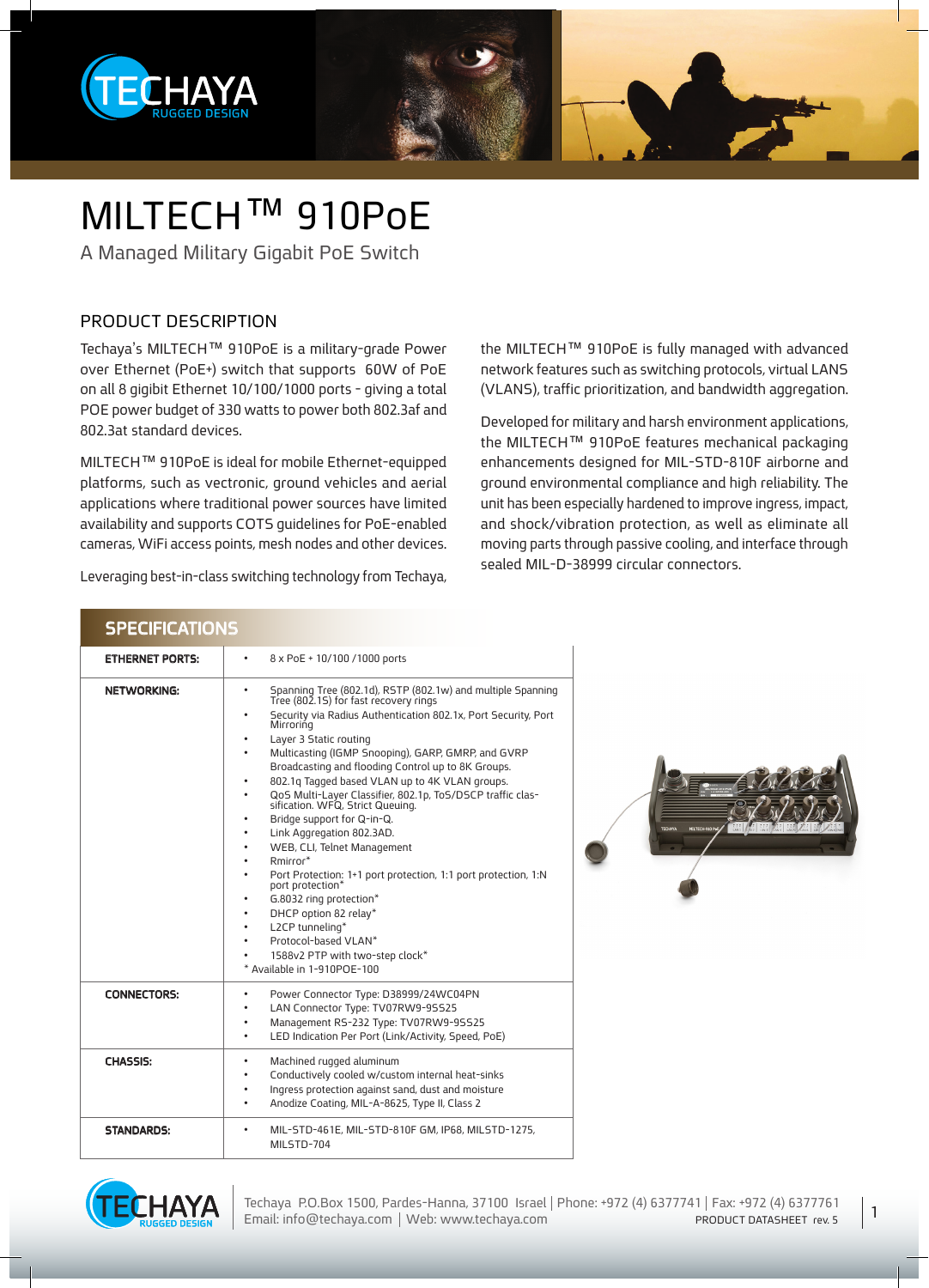

## MILTECH™ 910PoE

A Managed Military Gigabit PoE Switch

#### **SPECIFICATIONS**

| <b>PERFORMANCE:</b>          | 26.8 Mpps wire speed forwarding rate<br>$\bullet$<br>20 Gbps maximum forwarding bandwidth<br>$\bullet$<br><b>8K MAC Address</b><br>$\bullet$                                                                                                                                                                                                                                                                                                                                        |
|------------------------------|-------------------------------------------------------------------------------------------------------------------------------------------------------------------------------------------------------------------------------------------------------------------------------------------------------------------------------------------------------------------------------------------------------------------------------------------------------------------------------------|
| <b>STANDARDS COMPLIANCE:</b> | IEEE 802.1x MAC based Authentication<br>$\bullet$<br>IEEE 802.1Q Vlan Tagging<br>$\bullet$<br>IEEE 802.1P QoS<br>$\bullet$<br>IEEE 802.15 Multiple STP<br>IEEE 802.1W Rapid STP<br>$\bullet$<br>IEEE 802.1AD Link Aggregation<br>$\bullet$<br><b>IEEE 802.1X</b><br>$\bullet$                                                                                                                                                                                                       |
| <b>POWER</b><br>PoE:         | Total PoE budget 330W<br>$\bullet$<br>Max Consumption per port: 60W<br>$\bullet$<br>Dynamic power allocation<br>$\bullet$<br>PoE priority per port<br>$\bullet$<br>Full comply to IEEE 802.af, IEEE 802.at<br>$\bullet$<br>No Power degradation at +85C<br>$\bullet$<br>Operates with 24VDC (18-32VDC)<br>$\bullet$<br>No Need for additional PoE 48VDC input<br>$\bullet$<br>Optional Gui /Web application for PoE management<br>$\bullet$<br>MILSTD-1275, MILSTD-704<br>$\bullet$ |
| <b>ELECTROMAGNETIC:</b>      | MIL-STD-461E Electromagnetic compatibility<br>$\bullet$<br>CE-102, CS-114, CS-115, CS-116, RE-102, RS-103<br>$\bullet$                                                                                                                                                                                                                                                                                                                                                              |
| <b>ENVIRONMENTAL</b>         | MILSTD-810F/G/GM:<br>$\bullet$<br>Random vibration (514.5I)   Bench Handling (516.6VI)   High Temp. (501.5I, II)   Low Temp. (502.5I) Humidity<br>$\bullet$<br>(507.5II)   Air Pressure (500.5I, II)   Blowing Rain (506.5I)   Immersion (512.5I)   Salt<br>Atmosphere (509.51)   Blowing Dust (510.51)   Loose Cargo Vibration (514.611)   Wind Analysis.<br>$\bullet$<br><b>IP68</b><br>$\bullet$                                                                                 |
| <b>PHYSICAL:</b>             | Dimensions: 269mm (L) x 133(W) x 71(H), including connectors & hardware<br>$\bullet$<br>Dimensions: 10.5" (L) x 5.2"(W) x 2.79"(H), including connectors & hardware<br>$\bullet$<br>Weight: 1.2kg<br>$\bullet$                                                                                                                                                                                                                                                                      |
| <b>INSTALLATION:</b>         | Set of four 4-4.5 threads for mounting to any flat surface.<br>$\bullet$<br>Carrying handles - optional<br>$\bullet$                                                                                                                                                                                                                                                                                                                                                                |
| <b>COOLING:</b>              | No Moving Parts. Passive Cooling<br>$\bullet$                                                                                                                                                                                                                                                                                                                                                                                                                                       |
| <b>OPERATING TEMP:</b>       | -45°C to +85°C (-49°F to +185°F) Cold Start-Up<br>$\bullet$                                                                                                                                                                                                                                                                                                                                                                                                                         |
| <b>STORAGE TEMP:</b>         | -45°C to +85°C (-49°F to +185°F)<br>$\bullet$                                                                                                                                                                                                                                                                                                                                                                                                                                       |



123.0



 $*$ All measurements are in millimeters

2